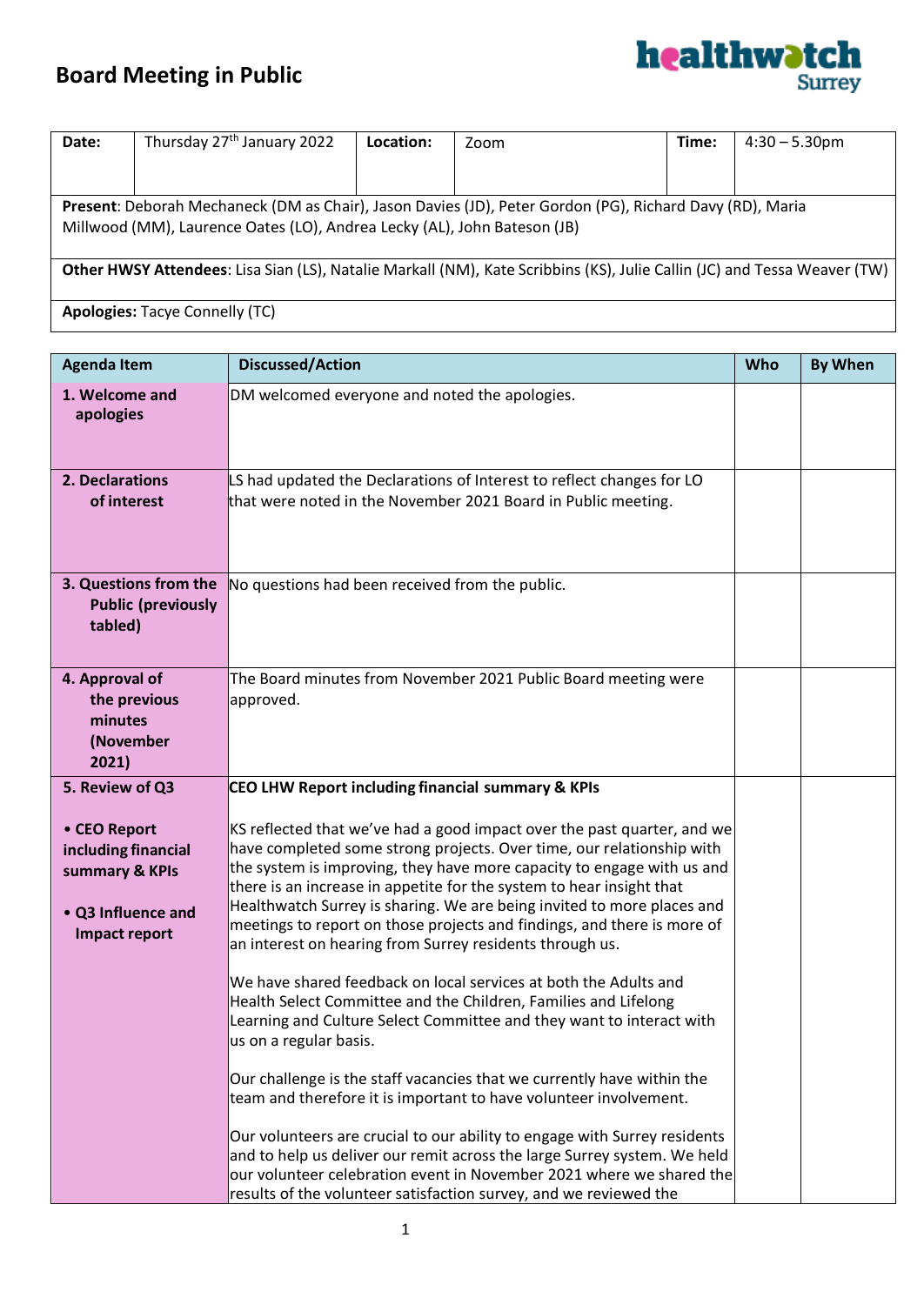

|                               | volunteer strategy for the year ahead.                                                                                                                                                                                                                                                                                                                          |  |
|-------------------------------|-----------------------------------------------------------------------------------------------------------------------------------------------------------------------------------------------------------------------------------------------------------------------------------------------------------------------------------------------------------------|--|
|                               | Engagement was back underway, but then paused again due to Covid in<br>December/early January. It has been hard for the engagement team to<br>keep up momentum, however we have met our KPIs. This quarter we<br>have seen an increase in terms of people sharing experiences and our<br>volunteer hours have also increased.<br>Q3 Influence and Impact report |  |
|                               | There was praise for the new Q3 Influence and Impact report. MM has<br>used the report to prepare for a system meeting and said it is a good<br>document for us and volunteers to summarise what we have been<br>doing.                                                                                                                                         |  |
|                               |                                                                                                                                                                                                                                                                                                                                                                 |  |
| 6. Thematic priority          | TW is finalising the January Insight Bulletin and we received a positive                                                                                                                                                                                                                                                                                        |  |
|                               |                                                                                                                                                                                                                                                                                                                                                                 |  |
| update: the Board is          | response from the system for our December bulletin.                                                                                                                                                                                                                                                                                                             |  |
| asked to note progress.       |                                                                                                                                                                                                                                                                                                                                                                 |  |
|                               | We have now had full written feedback from all of the acutes for our                                                                                                                                                                                                                                                                                            |  |
|                               | project on Carers Experience of Hospital Discharge, with hospitals                                                                                                                                                                                                                                                                                              |  |
|                               | responding to our recommendations. SCC response is still awaited.                                                                                                                                                                                                                                                                                               |  |
|                               |                                                                                                                                                                                                                                                                                                                                                                 |  |
|                               | We presented our Dementia project to the Surrey Heartlands/SCC Joint                                                                                                                                                                                                                                                                                            |  |
|                               | Dementia Strategy Action Board last year, and we have received really                                                                                                                                                                                                                                                                                           |  |
|                               | positive feedback. The strategy is now out for consultation so we will<br>feed into that.                                                                                                                                                                                                                                                                       |  |
|                               |                                                                                                                                                                                                                                                                                                                                                                 |  |
|                               | For our final project, we will be starting to look at elective care and                                                                                                                                                                                                                                                                                         |  |
|                               | 'what does waiting well look like?'. This is also being looked at within                                                                                                                                                                                                                                                                                        |  |
|                               | Frimley and neighbouring Healthwatch areas. We'll be looking at the                                                                                                                                                                                                                                                                                             |  |
|                               | quality of communication, whether the patient has been given any help                                                                                                                                                                                                                                                                                           |  |
|                               | or advice, and the consequences of waiting. We aim for the report to be                                                                                                                                                                                                                                                                                         |  |
|                               | finalised early next quarter.                                                                                                                                                                                                                                                                                                                                   |  |
|                               |                                                                                                                                                                                                                                                                                                                                                                 |  |
|                               | At the February Board workshop, we will present a paper on proposals                                                                                                                                                                                                                                                                                            |  |
|                               | for selecting projects for the coming year.                                                                                                                                                                                                                                                                                                                     |  |
|                               |                                                                                                                                                                                                                                                                                                                                                                 |  |
|                               |                                                                                                                                                                                                                                                                                                                                                                 |  |
|                               |                                                                                                                                                                                                                                                                                                                                                                 |  |
| 7. Refresh of Enter &         | The updated Enter & View (E&V) Policy was presented to the Board for                                                                                                                                                                                                                                                                                            |  |
| <b>View Policy: the Board</b> | approval. The main change to the policy has been made to reflect the                                                                                                                                                                                                                                                                                            |  |
| is asked to note              | fact we will sometimes do E&V as the result of commissioner coming to                                                                                                                                                                                                                                                                                           |  |
| changes and approve           | us, expressing a desire to get an independent perspective. Katharine                                                                                                                                                                                                                                                                                            |  |
| updated policy                | Newman, our Intelligence Officer, will be leading on E&V activity for the                                                                                                                                                                                                                                                                                       |  |
|                               | team leading forward. Our volunteers will be heavily involved in reading                                                                                                                                                                                                                                                                                        |  |
|                               | our concerning cases which may lead to an Enter & View.                                                                                                                                                                                                                                                                                                         |  |
|                               |                                                                                                                                                                                                                                                                                                                                                                 |  |
|                               | The refreshed Enter & View policy was approved by the Board.                                                                                                                                                                                                                                                                                                    |  |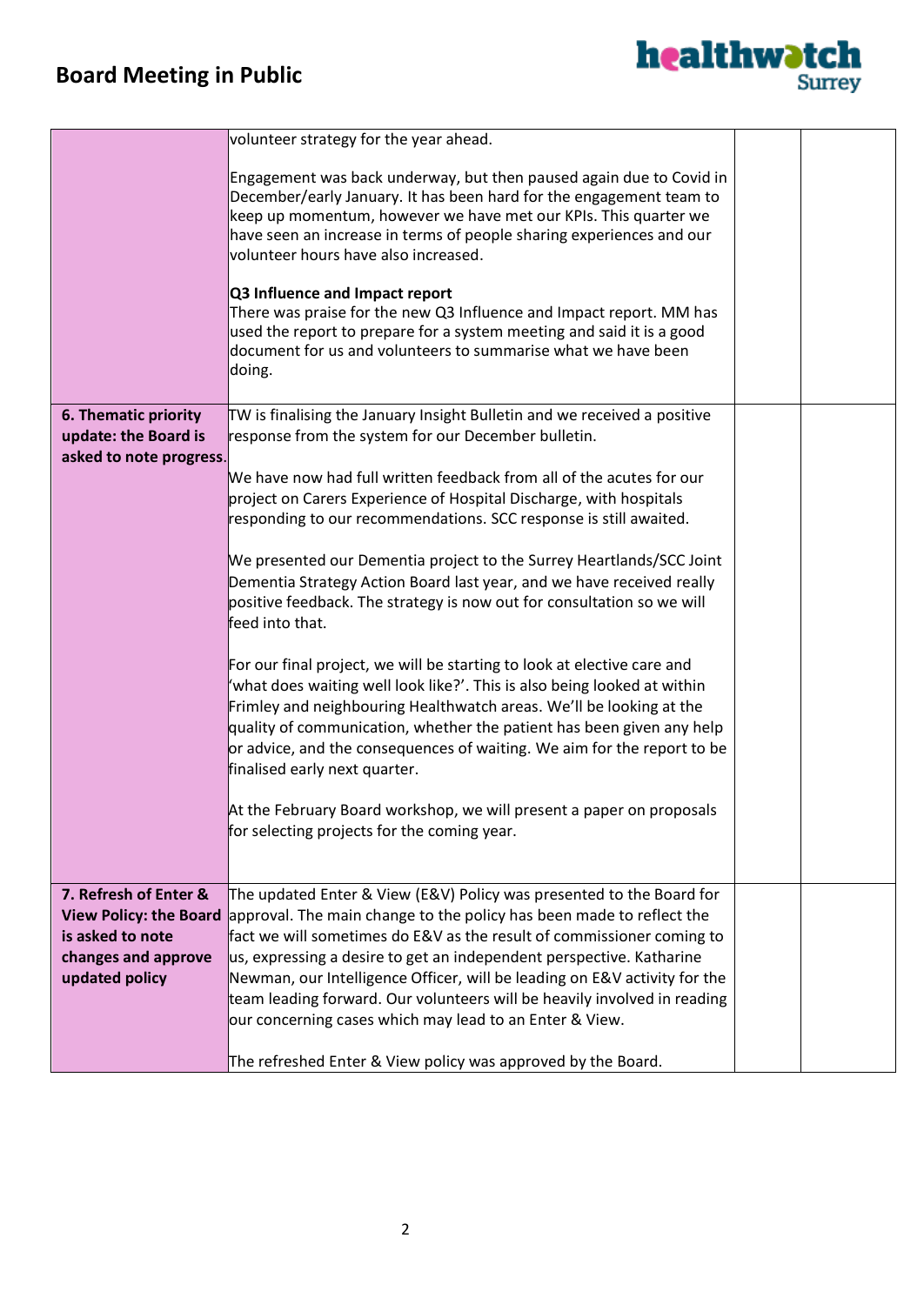

| 8. Local                    | The new Decision-Making Policy was brought to the Board for                                                                                |                    |             |
|-----------------------------|--------------------------------------------------------------------------------------------------------------------------------------------|--------------------|-------------|
| Healthwatch-                | discussion and approval, having been discussed at a Board workshop in                                                                      |                    |             |
| <b>Decision Making</b>      | November 2021.                                                                                                                             |                    |             |
| <b>Policy: the Board is</b> |                                                                                                                                            |                    |             |
| asked to discuss and        | DM asked whether we want to include the statement "Healthwatch                                                                             |                    |             |
| approve new policy          | Surrey's Board is composed solely of lay persons," as this statement<br>may not be appropriate.                                            |                    |             |
|                             |                                                                                                                                            |                    |             |
|                             | KS said that this statement was included in the decision-making policy                                                                     |                    |             |
|                             | Healthwatch England template, but we have looked back at the                                                                               |                    |             |
|                             | regulations and checked with Healthwatch England, who say we can                                                                           |                    |             |
|                             | decide whether we feel it's appropriate to have health and care workers                                                                    |                    |             |
|                             | on the Board. It was agreed that as long as the majority of the Board are                                                                  |                    |             |
|                             | lay persons and we have a robust conflict of interest policy, then it                                                                      |                    |             |
|                             | wouldn't need to be solely lay persons.                                                                                                    |                    |             |
|                             | LO suggested we change word 'solely' to 'mainly'.                                                                                          |                    |             |
|                             |                                                                                                                                            |                    |             |
|                             | PG raised some issues on the scheme of delegation annexed to the<br>policy, in terms of matters delegated to the CEO role. JD to tweak the |                    |             |
|                             | wording accordingly.                                                                                                                       |                    |             |
|                             |                                                                                                                                            |                    |             |
|                             | The Local Healthwatch Decision Making Policy was approved subject to                                                                       |                    |             |
|                             | JD making the changes and then recirculate to Board for information.                                                                       |                    |             |
|                             |                                                                                                                                            |                    |             |
|                             | Action: KS & JD to amend the Decision-Making Policy and recirculate.                                                                       | <b>KS &amp; JD</b> | <b>ASAP</b> |
| 9. Action Log               | Both action points were green and approved for removal.                                                                                    |                    |             |
|                             |                                                                                                                                            |                    |             |
|                             | KS gave an update on the Strategic Influencers group of volunteers. The                                                                    |                    |             |
|                             | small group is now up and running and meets monthly. The group is a                                                                        |                    |             |
|                             | mixture of Board, team and volunteer members. The Strategic                                                                                |                    |             |
|                             | Influencers will support KS and the team challenge and feedback within                                                                     |                    |             |
|                             | various system meetings.                                                                                                                   |                    |             |
| 10. Public questions        | No questions were received from the public.                                                                                                |                    |             |
| not already dealt with      |                                                                                                                                            |                    |             |
|                             |                                                                                                                                            |                    |             |
|                             |                                                                                                                                            |                    |             |
| <b>11. AOB</b>              | KS reminded the Board to log their hours through the volunteer hub.                                                                        |                    |             |
|                             | The hub is working really well, many more using it in the team to                                                                          |                    |             |
|                             | communicate with our volunteers. The hours just need to be logged                                                                          |                    |             |
|                             | quarterly for the reporting. KS confirmed Wendy Loosley's last day will                                                                    |                    |             |
|                             | be the 10 <sup>th</sup> February.                                                                                                          |                    |             |
|                             | Action: Board Directors to log hours on the volunteer hub for Q4.                                                                          | <b>ALL</b>         | April-22    |
|                             |                                                                                                                                            |                    |             |
| 12. Date of next            | The next Board meeting in Public will take place on Thursday 28 <sup>th</sup>                                                              |                    |             |
|                             |                                                                                                                                            |                    |             |
| meeting                     | April 2022 at 4.30pm.                                                                                                                      |                    |             |
|                             |                                                                                                                                            |                    |             |